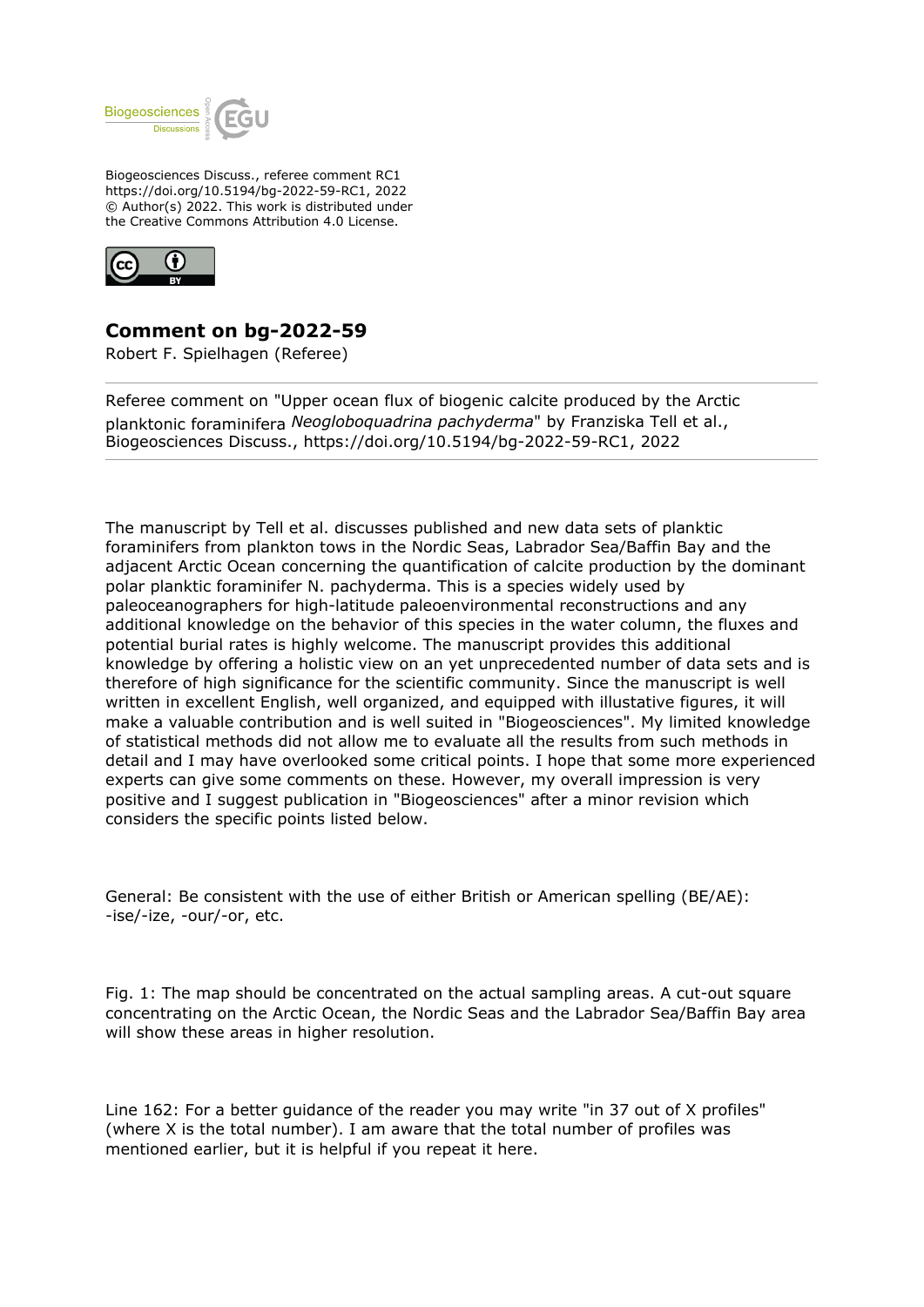Lines 164, 169: the BPZ

Line 217ff: Consider giving 1-sigma or 2-sigma values for some important data (e.g., mean depths of certain parameters) also in the text. Calculated averages (means) are important, but many readers may be also interested in, e.g., the depth range of BPZ values (and others). The scales in your figures often have only few (or no) minor ticks between labeled ticks (e.g., water depths) and it is hard to visually determine numbers between these labeled ticks.

Fig. 3a: Needs additional explanation in the figure caption on what is shown here (for those who are not experts on statistical methods;-). What is the box? What is the vertical bar in the box? What is the horizonal bar? What are the black dots? If you give this information here, you can refer to it in other figure captions.

Table 2 and lines 228, 248, etc.: Expedition numbers, station numbers and deployment numbers from Polarstern expeditions should be used correctly in the manuscript and not be mixed. Even if individual sample containers or bottles may have been labeled differently during the expedition, links to the PANGAEA data bank (and to, e.g., CTD data from the same station) will work properly only if the authors make a correct use of the numbers which are different in certain details. In the case of the Polarstern expedition in 2015, the following scheme applies:

PS93.1 is the expedition number (i.e., the first leg of expedition PS93 which was split into two legs during a late part of the planning stage).

PS93/20 (or PS93/24 or similar) is a station number (NOT PS93.1 20!).

PS93/20-3 is the deployment number of the multinet haul at station PS93/20 (PS93/20-1 was a handnet deployment, PS93/20-2 was a CTD run, etc.).

A correct use of these numbers is essential in many ways. A similar scheme is applied to expeditions of other vessels (e.g., Maria S. Merian, Meteor etc.).

Figs. 5, 7, 10, 11: It may be related to my poor experience with logarithmic data presentation, but I find the labeling of scales a bit confusing... For example, I assume that the horizontal scale in Fig. 10 shows log[shell flux], given in mg per square meter per day(?). Wouldn't it be possible to label the scale ticks as 0.01, 0.1, 1, 10, 100, 1000 ? Similar changes can be made to the other figures with logarithmic scales. Add minor ticks between the labeled ticks, because our brain is trained to think on linear scales, not logarithmic ones...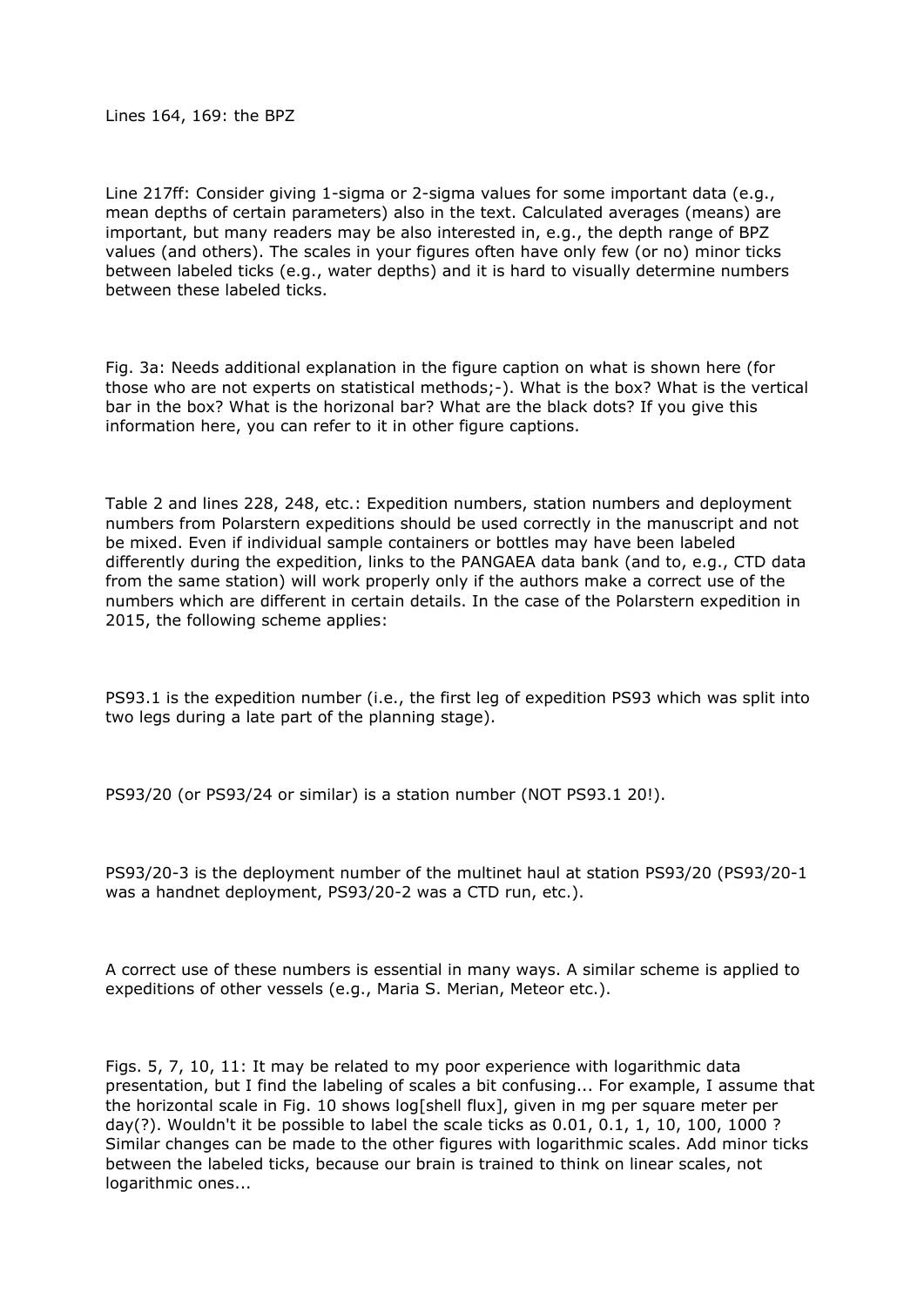Lines 375/376: This statement needs at least a reference to a figure (or some explanation). The given number is somewhat confusing because in chapter 3.1 you give 124 and 136 m as BPZ depths. Different ways of calculation? Which number should be cited if future authors want to use your work as a reference? You may also consider rephrasing the sentence ("The average BPZ, calculated as ..., is at ...).

Lines 437/438: "... rules out that empty shells in the upper water column only represent specimens affected by premature depth." - I do not fully understand what you want to say here... What do you consider the "premature depth"?

Line 444: Upper or lower end?

Lines 454-456: Horizontal advection may also play a role, for example in the narrow Fram Strait where specimens from the east (with a thick Atlantic Water layer) may be transported into strongly stratified waters with a top layer of Polar Water.

Line 476ff: For the reader who does not always want to jump back to the Results chapter, it will be useful to find some numbers here when data and data ranges are discussed. For example:

- 492: "... fluxes that are three to five times higher than estimates..."

- 497: "The highest estimated calcite fluxes in our data set..."

Line 534-540: If mesh size is so important, why don't you determine this factor also within your data set? I am aware that many other factors (water temperatures, summer ice coverage, nutrients, etc.) also influence foraminifer fluxes. However, within your large data set you should be able to compare results from studies using different mesh sizes within the same region (where conditions are roughly the same) and even do this for several regions. For example, if you have, say, five studies in the western Fram Strait and western Greenland Sea using 150 microns and another five with 63 microns, you should at least be able to get an idea of the effect of different mesh sizes. This may statistically not be absolutely significant, but it may help to understand the effect.

Line 543: Schiebel